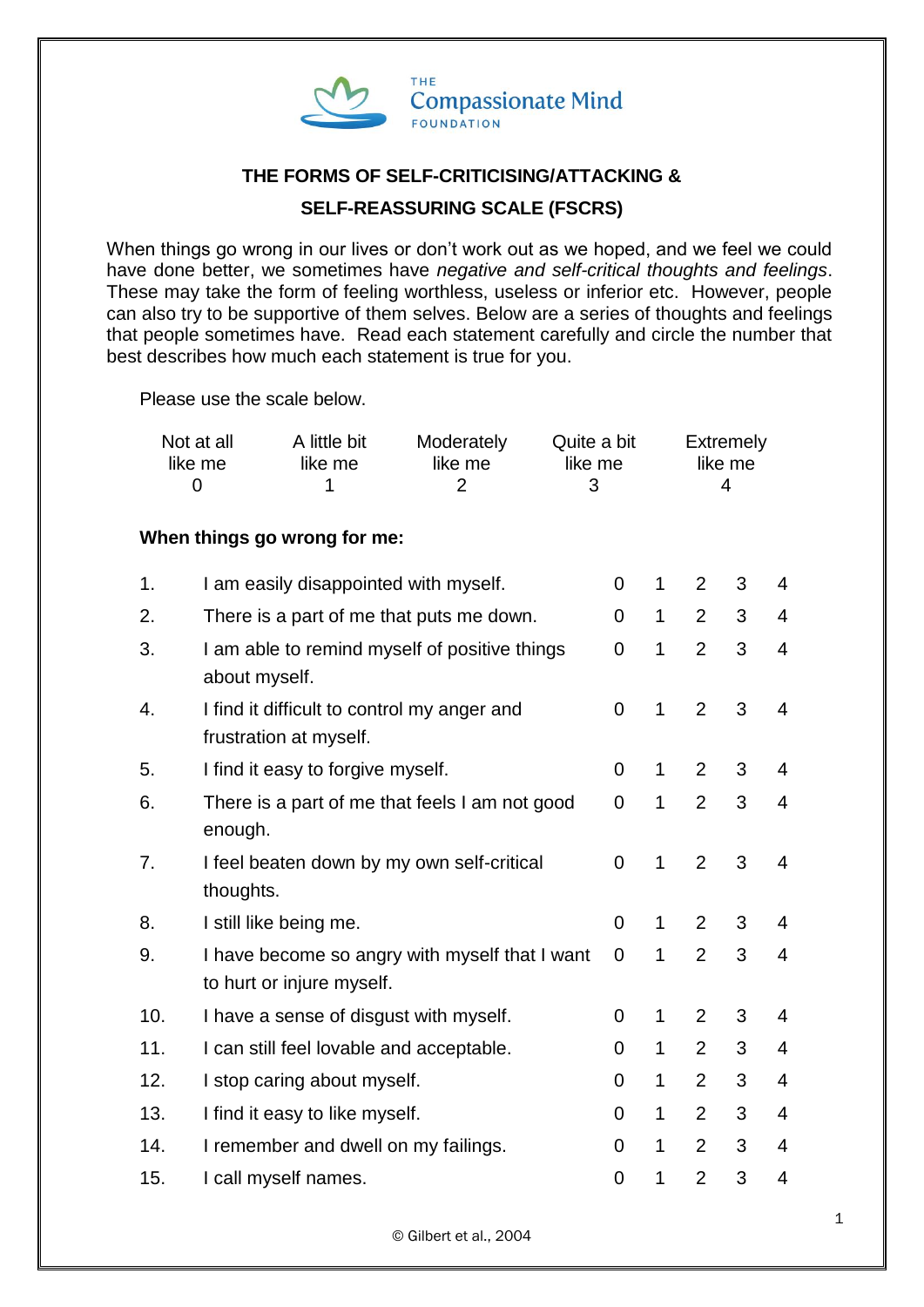

| 16. | I am gentle and supportive with myself.                                  | 0              | 1              | $2 \quad 3$         |                | 4              |
|-----|--------------------------------------------------------------------------|----------------|----------------|---------------------|----------------|----------------|
| 17. | I can't accept failures and setbacks without<br>feeling inadequate.      | $\Omega$       | $\mathbf 1$    | $2^{\circ}$         | $\mathbf{3}$   | 4              |
| 18. | I think I deserve my self-criticism.                                     |                |                |                     | 1 2 3 4        |                |
| 19. | I am able to care and look after myself.                                 | 0              | $\overline{1}$ | $2 \quad 3$         |                | $\overline{4}$ |
| 20. | There is a part of me that wants to get rid of the<br>bits I don't like. | $\overline{0}$ |                | $1 \quad 2$         | 3 <sup>1</sup> | $\overline{4}$ |
| 21. | I encourage myself for the future.                                       | 0              |                | $1 \quad 2 \quad 3$ |                | 4              |
| 22. | I do not like being me.                                                  | 0              | 1              | 2                   | 3              |                |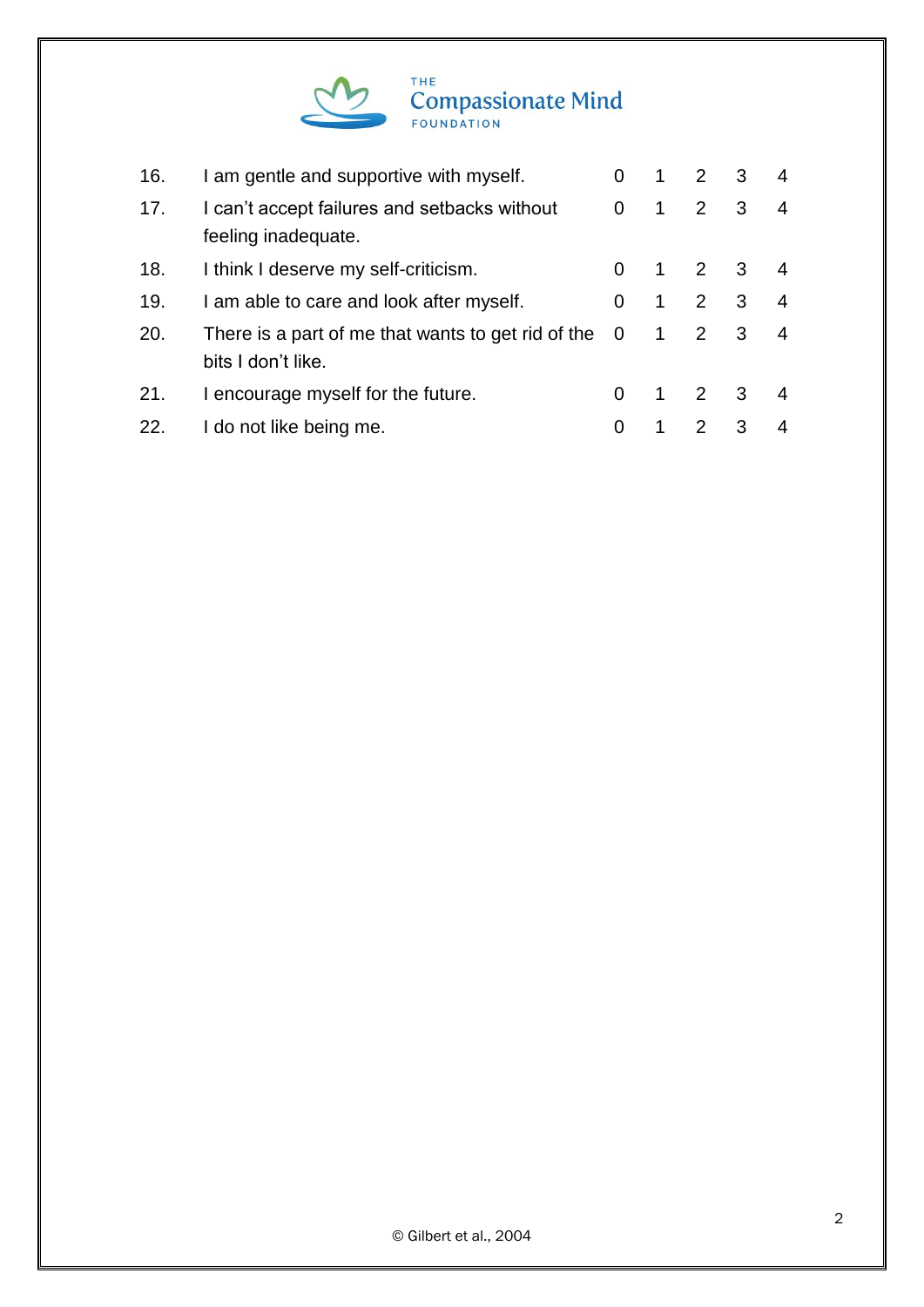

## **THE FORMS OF SELF-CRITICISING/ATTACKING & SELF-REASSURING SCALE (FSCRS)**

#### **SCORING**

| $1.$ is           | I am easily disappointed with myself.                                    | $\overline{0}$ | 1              | $\overline{2}$ | 3 | 4              |
|-------------------|--------------------------------------------------------------------------|----------------|----------------|----------------|---|----------------|
| $2.$ is           | There is a part of me that puts me down.                                 | $\overline{0}$ | $\overline{1}$ | $\overline{2}$ | 3 | $\overline{4}$ |
| 3. <b>rs</b>      | I am able to remind myself of positive things about<br>myself.           | $\mathbf 0$    | 1              | $\overline{2}$ | 3 | $\overline{4}$ |
| 4. is             | I find it difficult to control my anger and frustration at<br>myself.    | $\overline{0}$ | 1              | $\overline{2}$ | 3 | $\overline{4}$ |
| $5.$ rs           | I find it easy to forgive myself.                                        | $\Omega$       | 1              | $\overline{2}$ | 3 | 4              |
| $6.$ is           | There is a part of me that feels I am not good<br>enough.                | $\overline{0}$ | $\mathbf{1}$   | $\overline{2}$ | 3 | $\overline{4}$ |
| 7. is             | I feel beaten down by my own self-critical thoughts.                     | 0              | 1              | $\overline{2}$ | 3 | $\overline{4}$ |
| 8. rs             | I still like being me.                                                   | $\overline{0}$ | $\mathbf{1}$   | $\overline{2}$ | 3 | $\overline{4}$ |
| 9. h <sub>s</sub> | I have become so angry with myself that I want to                        | $\overline{0}$ | 1              | $\overline{2}$ | 3 | $\overline{4}$ |
|                   | hurt or injure myself.                                                   |                |                |                |   |                |
| 10.hs             | I have a sense of disgust with myself.                                   | 0              | 1              | $\overline{2}$ | 3 | $\overline{4}$ |
| 11.rs             | I can still feel lovable and acceptable.                                 | $\overline{0}$ | 1              | $\overline{2}$ | 3 | 4              |
| 12.hs             | I stop caring about myself.                                              | 0              | 1              | $\overline{2}$ | 3 | $\overline{4}$ |
| 13.rs             | I find it easy to like myself.                                           | $\overline{0}$ | 1              | $\overline{2}$ | 3 | $\overline{4}$ |
| $14.$ is          | I remember and dwell on my failings.                                     | 0              | 1              | $\overline{2}$ | 3 | $\overline{4}$ |
| 15.hs             | I call myself names.                                                     | $\Omega$       | 1              | $\overline{2}$ | 3 | $\overline{4}$ |
| 16.rs             | I am gentle and supportive with myself.                                  | $\mathbf 0$    | 1              | $\overline{2}$ | 3 | $\overline{4}$ |
| 17.is             | I can't accept failures and setbacks without feeling<br>inadequate.      | $\Omega$       | 1              | $\overline{2}$ | 3 | $\overline{4}$ |
| $18.$ is          | I think I deserve my self-criticism.                                     | $\overline{0}$ | 1              | $\overline{2}$ | 3 | 4              |
| $19$ .rs          | I am able to care and look after myself.                                 | $\Omega$       | $\mathbf{1}$   | $\overline{2}$ | 3 | $\overline{4}$ |
| 20.is             | There is a part of me that wants to get rid of the bits<br>I don't like. | $\mathbf 0$    | 1              | $\overline{2}$ | 3 | $\overline{4}$ |
| 21.rs             | I encourage myself for the future.                                       | $\overline{0}$ | 1              | $\overline{2}$ | 3 | 4              |
| 22.hs             | I do not like being me.                                                  | $\overline{0}$ | 1              | $\overline{2}$ | 3 | 4              |

### **KEY FOR SUBSCALES:**

**is = inadequate self,** 

**rs = reassured self,** 

**hs = hated self**